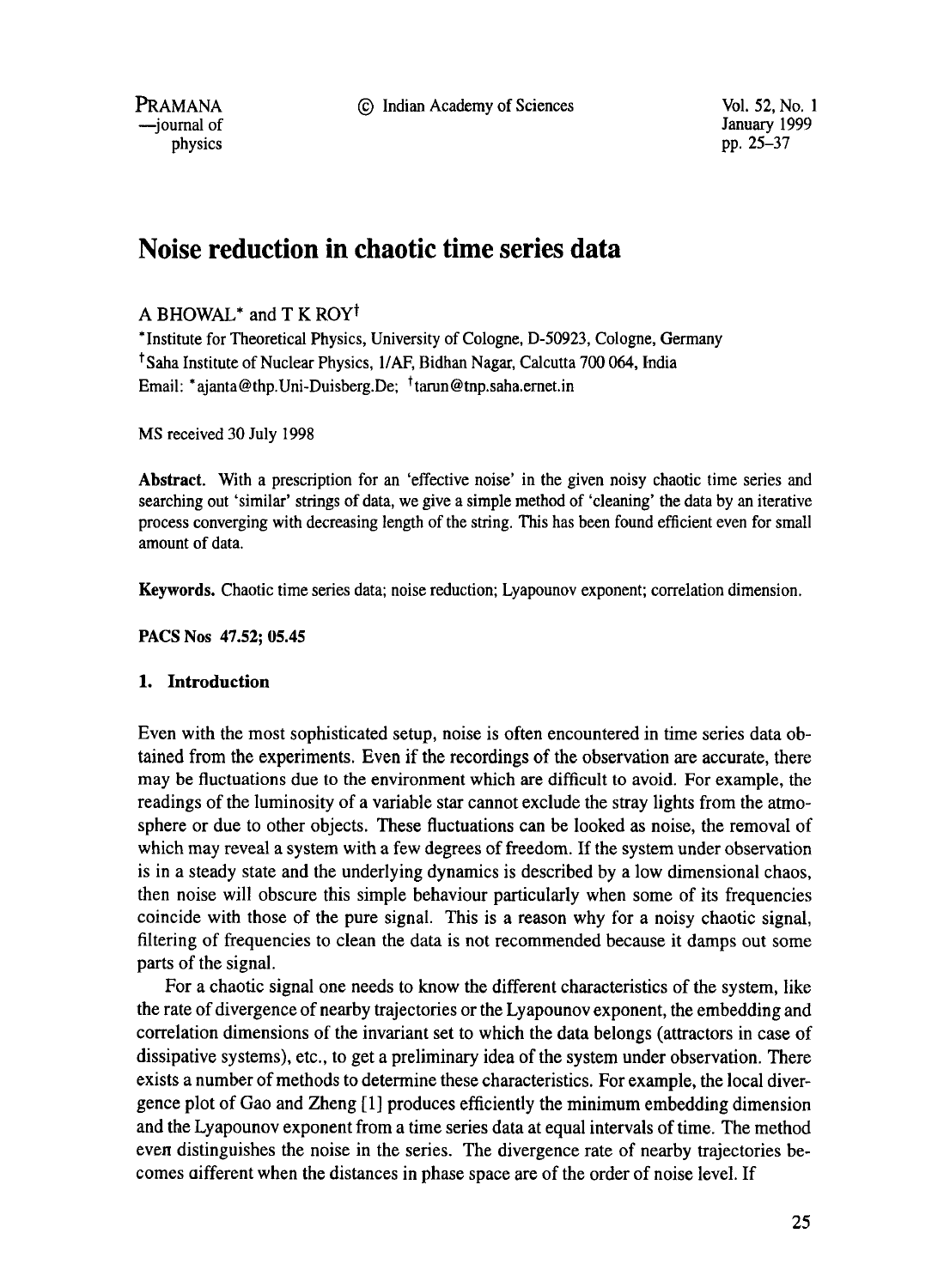*A Bhowal and T K Roy* 

$$
\vec{V}_i \equiv \{x_i, x_{i+L}, \dots, x_{i+(m-1)L}\}\tag{1}
$$

are *m*-dimensional vectors constructed from the time series  $\{x_i\}$  with a properly chosen time delay L, the initial difference of vectors  $\vec{V}_i$  and  $\vec{V}_j$  with

$$
\Delta v_0 = |\vec{V}_i - \vec{V}_j| \le \epsilon \tag{2}
$$

where  $\epsilon$  is small, grows exponentially in  $k$  ( $k$  large) time steps as

$$
\Delta v_k = | \vec{V}_{i+k} - \vec{V}_{j+k} | \approx \lambda^k \Delta v_0
$$
\n(3)

Therefore the slope of  $\log(\Delta v_k/\Delta v_0)$  vs. k gives an estimate of the rate of divergence  $\lambda$ . e **is small to ensure local linearity of the dynamics. But if it is of the order of noise, then the description of the dynamics fails and the divergence plot shows a different rate of growth.**  Above the noise level, the different curves follow an envelope both with the change of  $\epsilon$ and the embedding dimension m of the vectors  $\vec{V}_i$ . This is illustrated in figure 1, where the **time series is obtained from a Henon mapping [2], polluted by a 1% Gaussian noise. When**   $\epsilon$  is less than 2% of the extent of the data, the divergence curve gets detached from the envelope of curves obtained for different  $\epsilon$ 's above 2%. For 1% noise the *m*-dimensional phase points within a radius of  $2\sqrt{m}$  % become unreliable for the calculation of divergent **rates.** 



**Figure 1.** Divergence plot  $\log(\Delta v_k/\Delta v_0)$  vs. k for Henon data, polluted by 1% Gaussian noise ( $\diamondsuit$ ) for different ranges of initial separation  $\epsilon = \Delta v_0$ , compared with that for pure data (+). The range for the topmost curve is  $0 < \epsilon < 1\%$ , the next  $1\% < \epsilon < 2\%$ , and so on, with that for the bottom most curve,  $4\% < \epsilon < 5\%$ . Also shown the curve for pure data with  $\epsilon < 5\%$  ( $\square$ ). Pure data normalised to [0, 1].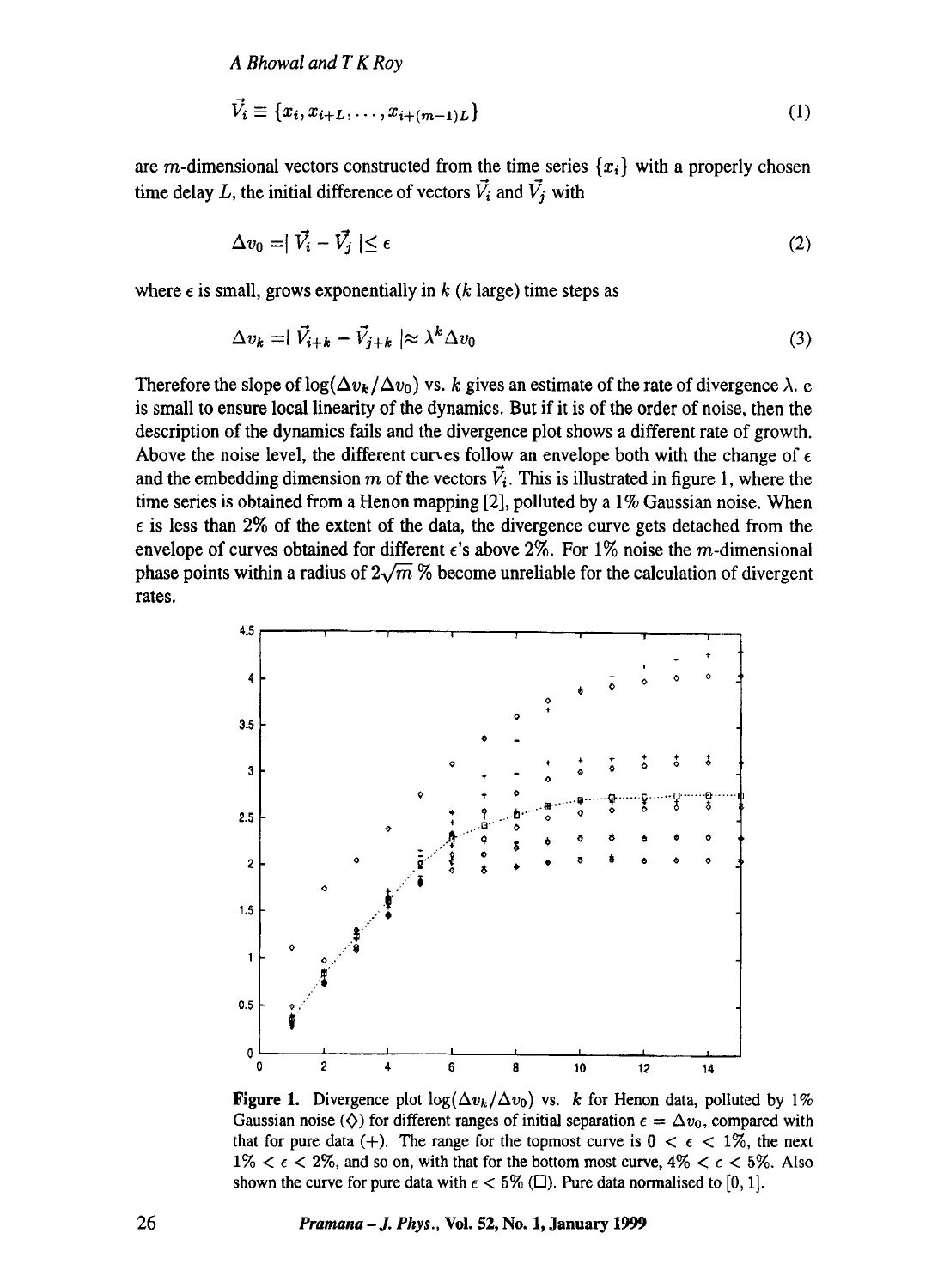

**Figure 2.** Plot of  $N(\epsilon)$ , the number of pairs of phase points vs.  $\epsilon$ , the cell size in **embedding dimensions 2 to 4 for the noisy data as in figure 1. The slopes above and**  below the noise level meet at around  $\epsilon = 2\%$ .

**The correlation dimension is another popular measure to characterise chaotic data. The number of pairs of points in the phase space,**  $N(\epsilon)$  **in a cell of dimension**  $\epsilon$ **, is proportional** to  $\epsilon^{\nu}$ , where  $\nu$  is the correlation dimension, estimated from the slope of log  $P(\epsilon)$  vs.  $\epsilon$ ,  $P(\epsilon)$  being the probability of observing a pair of phase points within a distance  $\epsilon$ :

$$
\nu = \lim_{\epsilon \to 0} \frac{\log P(\epsilon)}{\log \epsilon} \tag{4}
$$

There are standard methods [3] to determine this. The estimate of  $\nu$  is correct for  $\epsilon$  at lower scales only, but with noise it becomes unreliable. The  $\log N(\epsilon)$  vs.  $\log \epsilon$  plot (figure **2) becomes different at the noise level and the slope tends to the dimension of the phase space, indicating that the distribution is homogeneous at these scales. One can just read out the noise level from this plot [4]. Kostelich and Yorke [5] point out that for a noise level of 1% in the time series it is impossible to determine the correlation dimension for distances below 3% of the extent of data. We shall see later, that this characteristic can be used to estimate what we term as the 'effective noise' present in the data.** 

**Therefore it is neccessary that the data be processed such that the noise is reduced with the nature of the signal being preserved as far as possible. Although the different methods for noise reduction, as pointed out by Kostelich and Schreiber [6], are similar in nature still one has to look for simpler and easy to implement methods and which are convergent. One such method as proposed by Schreiber and Grassberger [7], which takes into account the 'past' and 'future' values from a point in the phase space is especially attractive due to its simplicity and efficiency compared to other methods. In this paper we present a similar**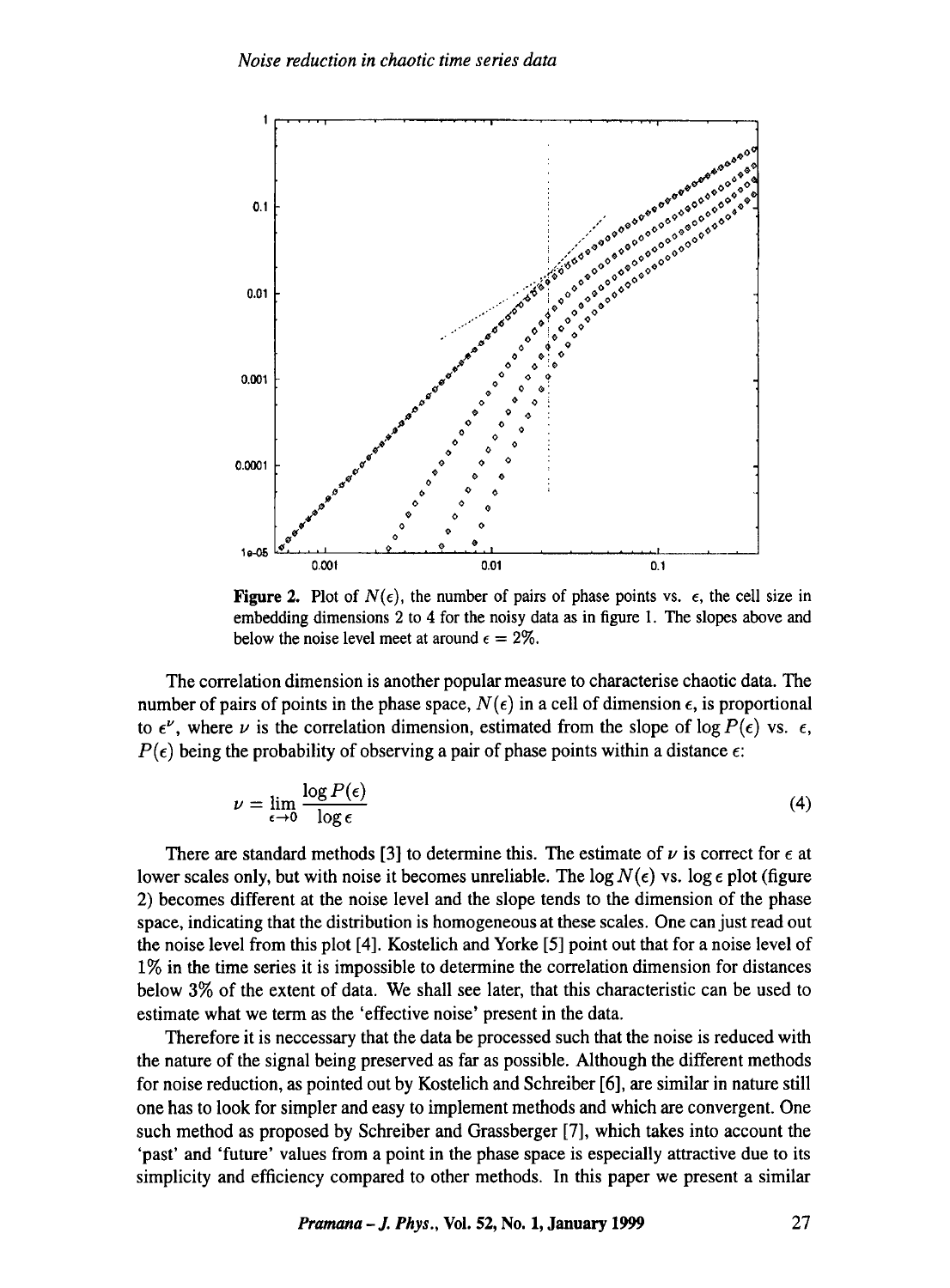convergent process to clean the data once an 'effective' noise in the data is estimated. Our method is comparable to that of Schreiber and Grassberger, but with input parameters that can be determined from the given noisy series. It gives a relatively good 'cleanliness', especially for small volume of data.

In the following, in  $\S2$  we define 'similar sequences' that are parts of trajectories and which will be required in the method of noise reduction described in  $\S$ 3. Section 4 presents the results and also establishes the convergence of the procedure. A concluding summary is given in  $§5$ .

# **2. Local divergence and similar sequences**

The system under observation is supposed to follow the dynamics

$$
\dot{\vec{V}} = \vec{F}(\vec{V}) \tag{5}
$$

where  $\vec{F}$  is vectorial and  $\vec{V} \equiv \{x, y, z, ...\}$ , of which a particular component, say x, is recorded at equal time intervals resulting in the series  $x_1, x_2, x_3, \dots$ . With a proper choice of the phase space dimension  $M$ , the above dynamics can be described by a mapping in M-dimension:

$$
\vec{V}_{i+1} = \vec{f}(\vec{V}_i) \tag{6}
$$

where  $\vec{V}_i$  is the sequence  $\{x_{i-M+1}, x_{i-M+2}, \ldots, x_{i-1}, x_i\}$  and also a part of the trajectory, and denotes a vector embedded in M-dimension. Gao *et al* [1] determines the minimum embedding dimension by constructing vectors with a time delay  $L$ , for which the components are  $\{x_{i-(m-1)L}, x_{i-(m-2)L},\ldots, x_{i-L}, x_i\}$ , and calculating the average divergence rate, which does not change after a certain m.

For a deterministic system, the initial condition  $\{x_1, x_2, \ldots, x_M\}$ , specifies the whole of the trajectory as well as any  $V_i$ , since both the past and future are determined by the dynamics. Therefore, the sequence  $V_i$  can be termed as a signature of the trajectory. This signature has a minimum length, in this case equal to  $M$ , the number of initial values. A signature of length less than  $M$  will not produce the dynamics.

Alternative to eq. (2), the dynamics can also be represented by a  $M$ -th order difference mapping, where the trajectory is determined by the initial values  $\{x_1, x_2, \ldots, x_M\}$ :

$$
x_{i+1} = f(x_{i-M+1}, x_{i-M+2}, \dots, x_i). \tag{7}
$$

The deviation  $\Delta x_0$  at a point  $x_i$  in the time series will in general result in a growth of deviation at  $x_{i+k}$ ,

$$
\Delta x_k \approx \lambda^k \Delta x_0 \tag{8}
$$

where  $\lambda$  is the local rate of divergence depending on  $\{x_{i-M+1}, x_{i-M+2}, \ldots, x_i\}$ . When the dynamics is described in terms of past and future values,  $\lambda$  depends on  $\{x_{i-D}, x_{i-D+1},$  $\dots, x_i, \dots, x_{i+D-1}, x_{i+D}$ , where  $D = M/2$ , since the trajectory is deterministic.

In an experiment, the time series polluted by noise will have distorted signatures, the distortion increasing with the noise amplitude. The discussions following will be for a class of noise, with zero mean and having equal probabilities of positive and negative values of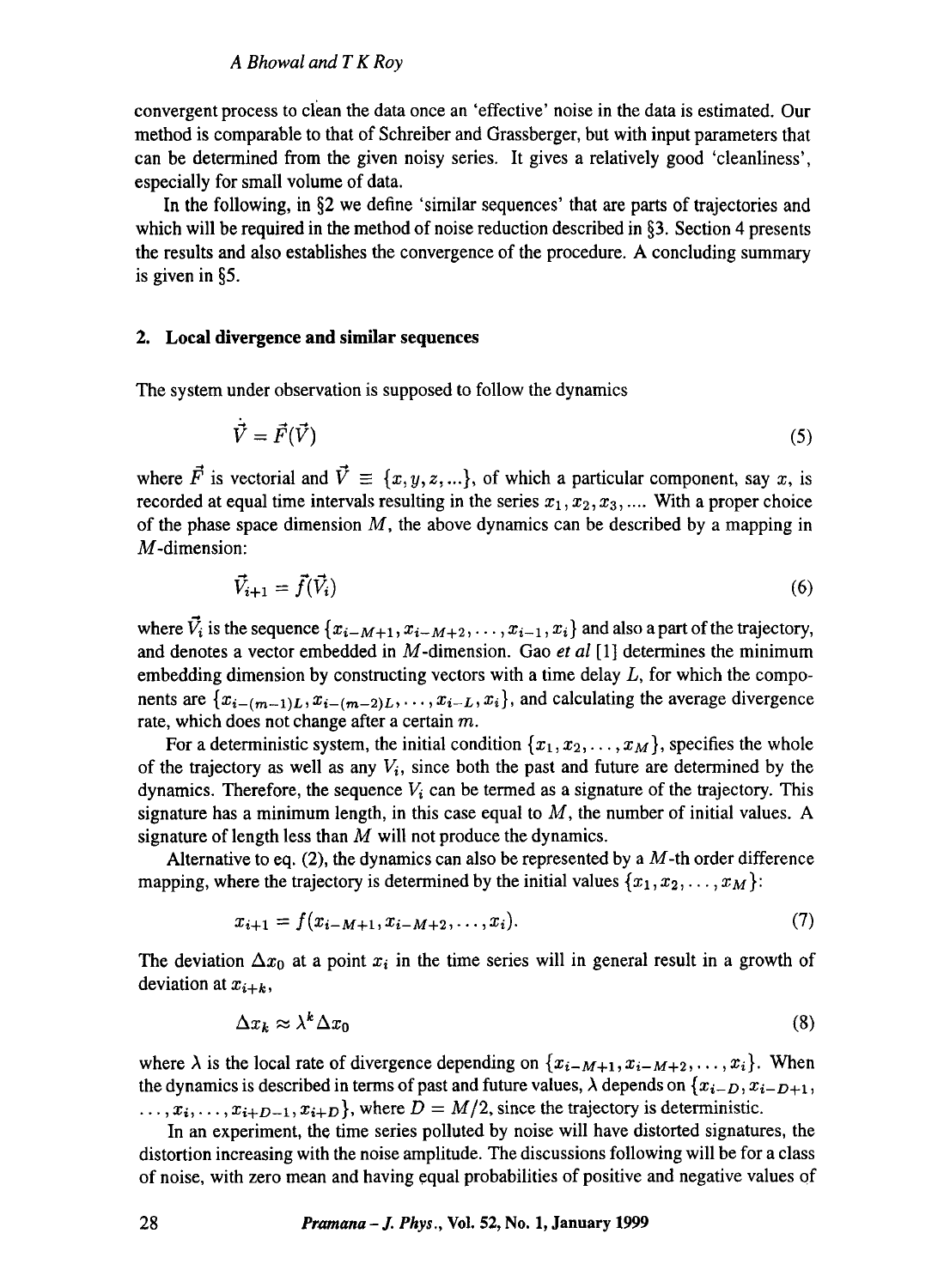noise (symmetric with respect to mean). It also belongs to the type 'measurement' noise or fluctuations that do not affect the system. The common occurence in the laboratories is that with a Gaussian distribution, but in our numerical calculations an illustration will also be given for a flat distribution over twice the noise amplitude.

A distorted signature actually represents a bundle of trajectories denoting different states of the system, in which one of them is a pure one. If the length of the signature is increased then some of these trajectories will be rejected. The longer the length the more closely we are able to identify the pure trajectory. The accuracy increases with the length of the signature but suffers with increasing noise for a given length. In a noise reduction scheme, it is therefore advantageous to use signatures of 'similar strings' (see below) with their lengths as large as possible, but then their number will be limited by the amount of **data** available. Use of'smaller signatures, which are less accurate, but more available, requires a pre-processing. We shall see how this is taken into account in our noise reduction scheme.

In a phase space of dimension  $m = 2k + 1$  (say), if the system is chaotic, two nearby points  $V_i$  and  $V_j$  seperate from each other in either or both of the 'future' or 'past' directions according to the local rate of divergence. Therefore, if there are two strings of length  $k$ , with their initial ends  $\Delta x_0$  apart, the other ends will diverge to a seperation of  $\Delta x_k$ . Thus, if two equal parts of a trajectory lie within some seperation, which we denote by 'similar sequences', then it is most likely that the middle parts are close to each other, since towards either or both of the ends the deviations increase. This holds true even if all the eigenvalues (of seperation growth) are nearly equal to 1, in which case a longer part in the middle has very little variation. An illustration in figure 3 shows that for equal length sequences of a time series from a Henon mapping, within a given seperation, the middle of the sequences are closer the longer similar sequences are.

Therefore, in a noisy time series, if different equal sequences of length  $2k + 1$ , with components  $\{x_{-k}, x_{-k+1}, \ldots, x_0, \ldots, x_{k-1}, x_k\}$ , searched from the data, lie within some seperation from a reference string, which we need to modify, then the components  $x_{-r}$  to  $x_r$  where r depends on the length of the sequences, lie around the actual values of the pure string, the extent of variation being the noise amplitude plus a quantity decreasing with the length of the sequence (from eq. (8)). Averaging will reduce the variation due to noise, the reduction being proportional to the number of sequences available.

### **3. Reconstruction from noisy data**

To reconstruct the data, the standard practice [6] is to find a number of similar sequences from the data, where by similarity is meant that that they lie within a seperation  $\delta$ , depending on the noise amplitude, and estimate the midcomponent by averaging or the least square method. The result is again treated like a raw data and the process iterated, where this time  $\delta$  is taken as the root mean squared deviation of the modified series from the previous series.

The above procedure has the disadvantage that after the very first iteration some 'information' is lost, especially when the data is short which gives rise to a distortion. Rather, the original noisy time series is expected to have more information. Hence it is better that comparison be made each time with the original time series. Further, averaging tends to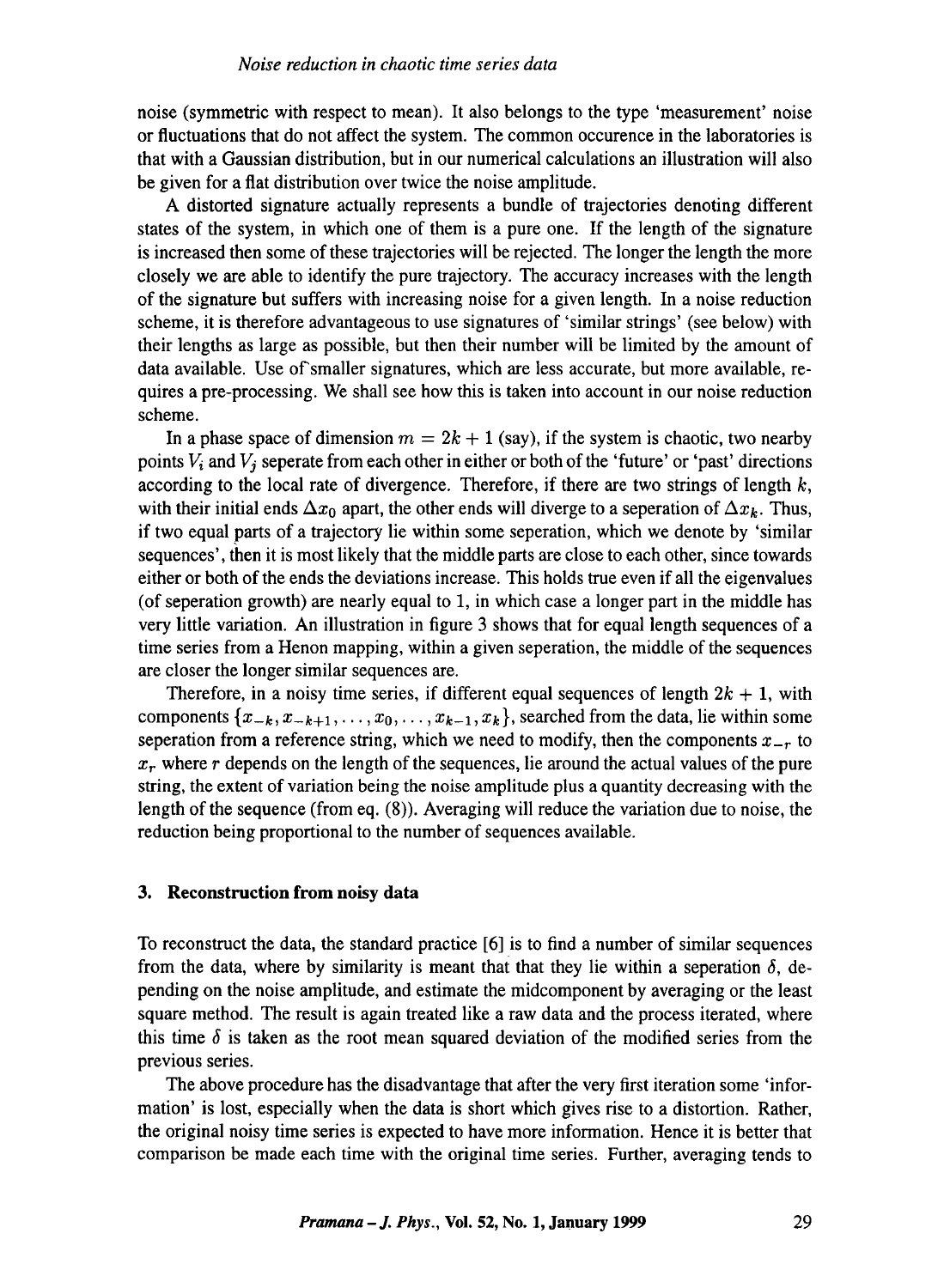

Figure 3. Similar strings of data, of (a) length 15, from pure  $(\diamondsuit)$  Henon time series (same as of figure 1) and that with  $5\%$  Gaussian noise ( $\bullet$ ), within a seperation of  $\delta = 10\%$  and (b) same as in (a) for string length 19. Note how the points in the middle of pure data strings  $(\diamond)$  are spread by noise  $(\bullet)$ .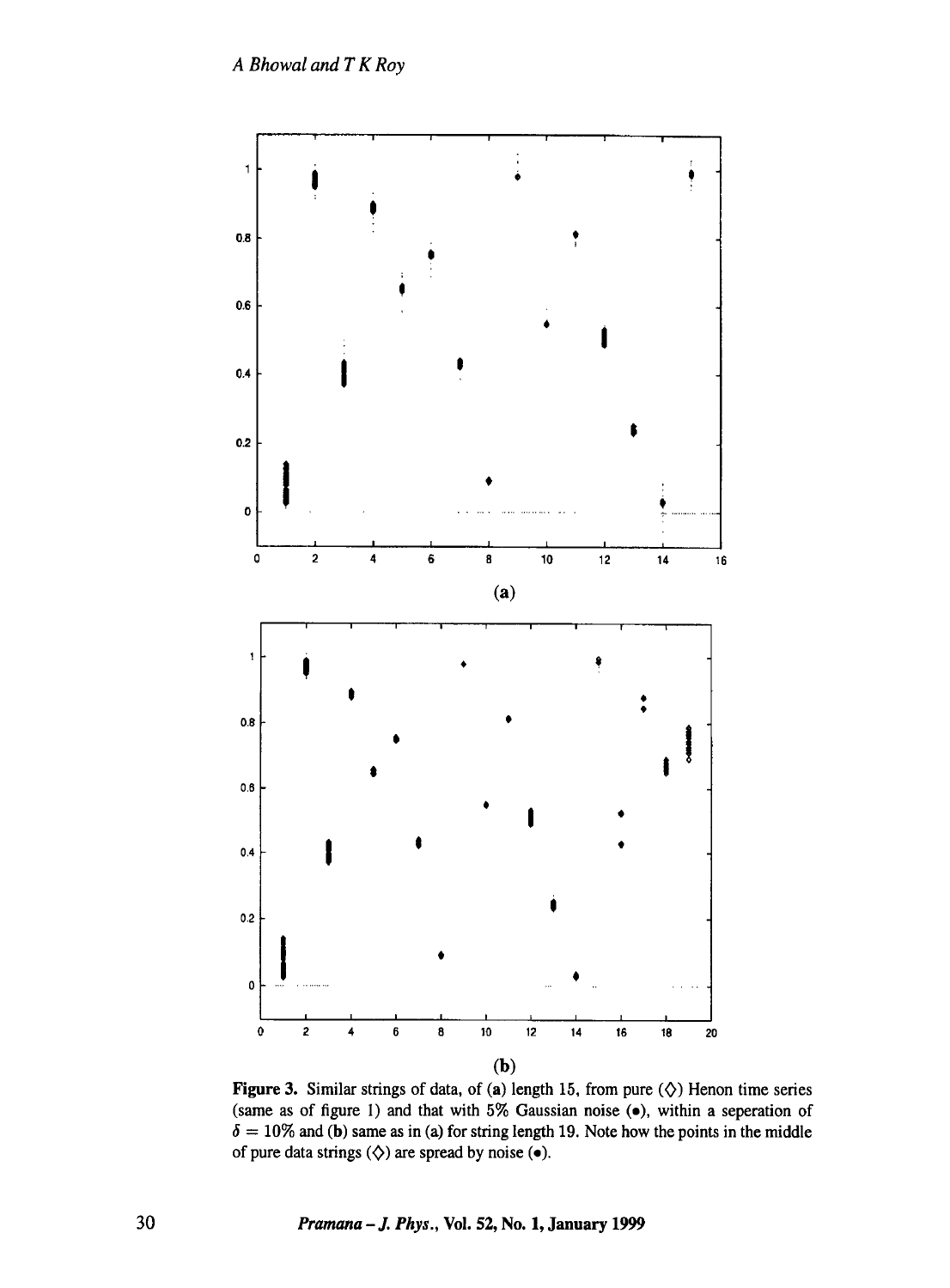shift the results towards higher phase space densities because of overlap of phase points due to noise. This effect is more prominent for low  $k$  values. Besides, although the standard method is convergent, there is no reason to take the subsequent  $\delta$ 's as the root mean squared deviation from the previous series, where instead it should depend on the noise in the modified series.

The method we propose avoids these problems in an iterative process. The results of successive iterations do not depend on the phase space densities. Instead of the processed data from an iteration to be treated like raw data, we always compare the modified data with the original noisy series and process further.

Before we start cleaning we estimate some of the parameters that will be required in the process. These are

i) the seperation  $\delta$  within which two strings of data of equal length are called similar. This can be determined from the divergence plot, where the divergence rate curve just seperates from the envelope of correct curves. For 1% Gaussian noise, the error in the divergence plot is seen as  $\epsilon$ , the maximum initial seperation of vectors  $|\vec{V}_i - \vec{V}_j|$  is less than 2%. Also, from the correlation dimension plot we can prescribe a  $\delta$ . At the noise level the correlation dimension tends to  $m$ , the dimension of the phase space itself and the slope is a constant for smaller values of  $\epsilon$ . Well above the noise level the curve shows the true correlation dimension and is a straight line here also. The point where these two straight lines meet gives a measure of the 'effective noise' amount which we prescribe for  $\delta$ . This is also seen to be consistent as with that obtained from the divergence plot. For a Gaussian noise  $\delta$  is about twice the width of the distribution while for uniformly distributed noise it is almost same as the amplitude. We have tested that a small error in the estimation does not change the results for reconstruction significantly.

ii) the value of  $k_{\text{min}}$  up to which the iteration process will continue. From the two curves we discussed above one can determine the minimum embedding dimension  $M$ . Then

$$
k_{\min} = M/2. \tag{9}
$$

The method we suggest does not depend on the time delay  $L$ . Although Takens' theorem [4,8] points out the importance of a time delay for the determination of the characteristics, it turns out that for reconstruction it is the local rate of divergence and the similarity of the sequences available in the data that helps in noise reduction.

Denoting the cleaned data from an iteration by the  $y$ 's and the original time series (raw data) by  $x$ 's, we proceed as follows:

i) Initialise y with x. Start with a high value of  $k$  so that there is very little modification after the first iteration. In case of oversampled data, it is sufficient if the initial  $k \geq k_{\text{min}} + 10$ . ii) From the sequences  $\{x_{-k}, x_{-k+1}, \ldots, x_{k-1}, x_k\}$  in the raw data similar to  $\{y_{-k}, y_{-k+1}, \ldots, y_{k-1}, x_k\}$  $\dots$ ,  $y_{k-1}, y_k$ , replace the midstring  $\{y_{-r}, y_{-r+1}, \dots, y_{r-1}, y_r\}$ , where  $r =$  integer  $(k/4)$ , by the mean of maximum and minimum of the variations. If say,  $z_0$  is the pure datum corresponding to  $y_0$ , then the different  $x_0$ 's available from the searched sequences are spread around  $z_0$  symmetrically.

iii) Calculate the root mean squared deviation  $E_{xy}$ , of the y's from the x's:

$$
E_{xy} = \sqrt{\frac{1}{N} \sum (x_i - y_i)^2}
$$
 (10)

iv) If  $E_{xy}$  changes very little, decrease k by 1 until  $k = k_{\text{min}}$ , before going to step (ii).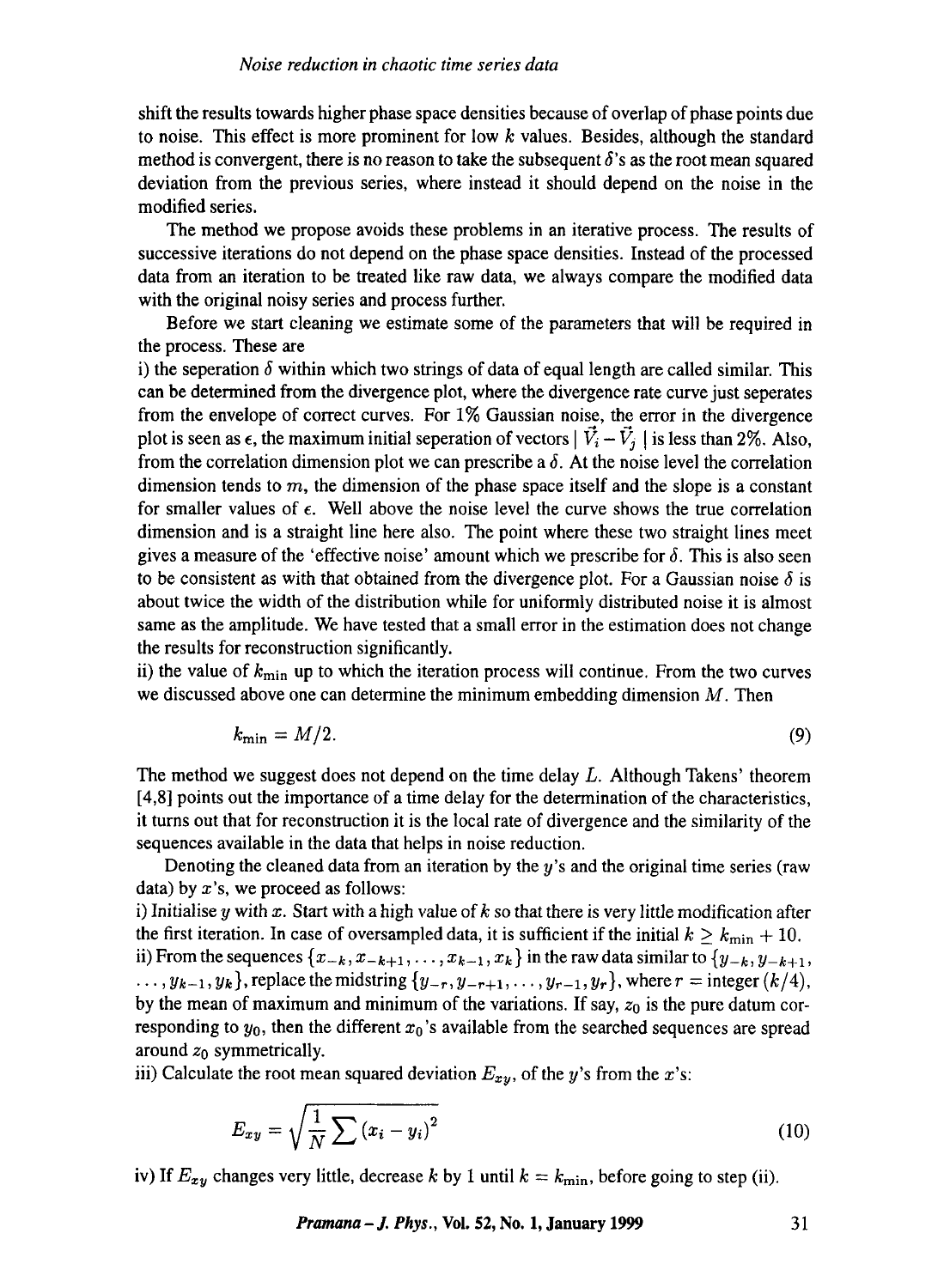#### *A Bhowal and T K Roy*

v) If the change in  $E_{xy}$  is small compared to that obtained by previous k or if for some k with converging  $E_{xy}$ , the minimum number  $n_{\min}$  of similar sequences is at least a certain preassigned value (say,  $n_{\min}$  is 100), go to step (vi), otherwise step (ii).

vi) When  $E_{xy}$  converges, find the centroid with  $k = k_{min}$  and then  $k = k_{min} + 1$  (to remove false points due to noise), i.e., from the sequences  $\{x_{-k}, x_{-k+1}, \ldots, x_{k-1}, x_k\}$  in the raw data similar to  $\{y_{-k}, y_{-k+1}, \ldots, y_{k-1}, y_k\}$ , replace the midstring  $\{y_{-r}, y_{-r+1}, \ldots, y_{r-1},$  $y_r$ , where  $r =$  integer  $(k/4)$ , by the average of the variations of  $\{x_{-r}, x_{-r+1}, \ldots, x_{r-1},$  $x_r$  (similar to the 'constant fit' method as in [6]). If the minimum number of matching strings  $n_{\min}$  is high one can also calculate the centroid at a higher k. vii) If  $E_{xy} < \sigma_{\text{noise}}$  and  $n_{\text{min}} > 1$ , where  $\sigma$  is the standard deviation of the noise ( $\delta/2$ ), re-

peat steps i) to vi) replacing x by y and  $\delta$  by  $\delta/\sqrt{n_{\text{min}}}$ , because now the standard deviation of the error is expected to be reduced by  $\sqrt{n_{\text{min}}}$ .

Due to the second step in the above procedure the points do not move towards higher phase space densities. The retrieved data keeps on improving as compared with a known case (a get of noisy data from Henon mapping) to be presented below.

As used by Schreiber and Grassberger [7], the 'cleanliness' of the processed data, of size N, is usually expressed by the quantities  $r_0$  and  $r_{dyn}$  defined below:

$$
r_0 = E_{xz}/E_{yz},\tag{11}
$$

where  $E_{xz}$  and  $E_{yz}$  are the root mean squared deviations of the noisy  $(x)$  and the cleaned  $(y)$  data from the true values  $(z)$ , viz.

$$
E_{xz} = \sqrt{\frac{1}{N} \sum (x_i - z_i)^2}
$$
 (11a)

and

$$
E_{yz} = \sqrt{\frac{1}{N} \sum (y_i - z_i)^2}.
$$
 (11b)

$$
r_{\rm dyn} = E_{xf}/E_{yf} \tag{12}
$$

where  $E_{xf}$  and  $E_{yf}$  are the estimates of the errors due to functional representations, viz.

$$
E_{xf} = \sqrt{\frac{1}{N} \sum [x_i - f(x_{i-1}, x_{i-2}, \ldots)]^2}
$$
 (12a)

and

$$
E_{yf} = \sqrt{\frac{1}{N} \sum [y_i - f(y_{i-1}, y_{i-2}, \ldots)]^2}.
$$
 (12b)

 $r_{dyn}$  can be calculated only if the evolution function f is known. We present these values for the Henon mapping, given by

$$
x_{i+1} = 1 - a x_i^2 + b x_{i-1} \tag{13}
$$

with  $a = 1.4$  and  $b = 0.3$ , which gives rise to an attractor.

Tables 1 and 2 show the continuous improvement of data with iterations and the convergence with decreasing  $k$  for two types of noise both with symmetric distribution. In table 3 we see how the ratios  $r_0$  and  $r_{dyn}$  become better with the available number of data. This is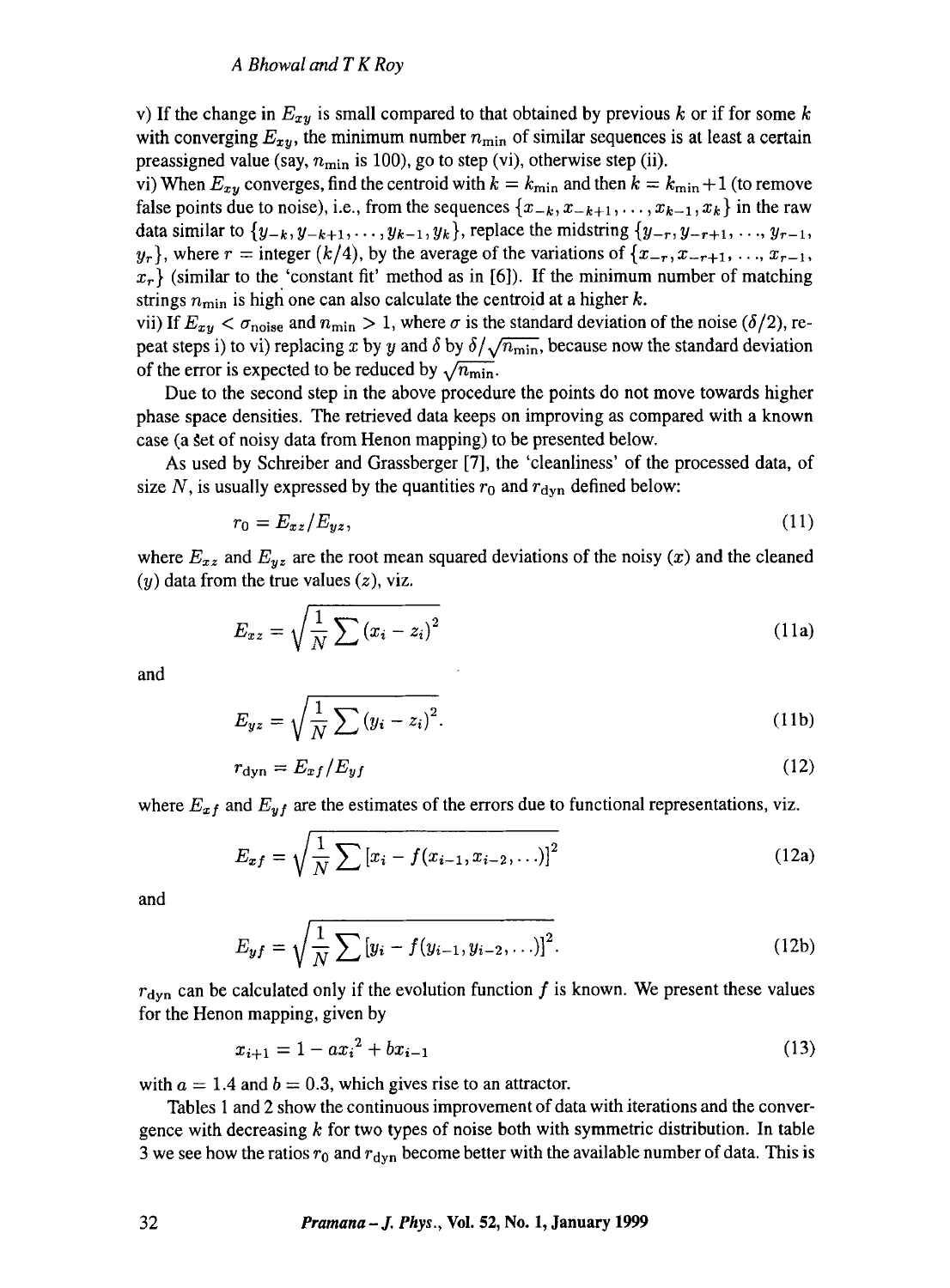| Iterations | k | $n_{\min}$ | δ       | $\mathcal{E}_{xy}$ | $r_{dyn}$ | $r_0$  |
|------------|---|------------|---------|--------------------|-----------|--------|
|            | 9 |            | 0.02000 | 0.00148            | 1.0117    | 1.0108 |
| 10         | 8 |            | 0.02000 | 0.00248            | 1.0332    | 1.0304 |
| 20         | 6 |            | 0.02000 | 0.00525            | 1.1884    | 1.1722 |
| 30         | 5 |            | 0.02000 | 0.00741            | 1.5041    | 1.4510 |
| 40         | 4 |            | 0.02000 | 0.00872            | 2.2184    | 2.0355 |
| 50         |   | 2          | 0.02000 | 0.00918            | 3.2793    | 2.7384 |
| 51         |   | 28         | 0.02000 | 0.00960            | 6.8688    | 3.4241 |
| 52         | 2 | 14         | 0.02000 | 0.00987            | 9.2523    | 3.9815 |
|            | 9 |            | 0.00535 | 0.00988            | 9.2740    | 3.9936 |
| 2          | 9 |            | 0.00535 | 0.00988            | 9.2740    | 3.9931 |
| 3          | 8 |            | 0.00535 | 0.00989            | 9.3022    | 4.0050 |
| 4          | 7 |            | 0.00535 | 0.00991            | 9.3393    | 4.0209 |
| 5          | 7 |            | 0.00535 | 0.00991            | 9.3411    | 4.0212 |
| 6          | 6 |            | 0.00535 | 0.00993            | 9.3952    | 4.0555 |
| 7          | 6 |            | 0.00535 | 0.00994            | 9.4075    | 4.0565 |
| 8          | 5 |            | 0.00535 | 0.00997            | 9.5316    | 4.1066 |
| 9          | 5 |            | 0.00535 | 0.00997            | 9.5347    | 4.1118 |
| 10         | 4 |            | 0.00535 | 0.01001            | 9.7874    | 4.1718 |

**Table 1.** Results for Henon data,  $N = 64000$  with 1% Gaussian noise.

**Table 2.** Results for Henon data,  $N = 16000$  with 10% uniform noise,  $(\sigma = 0.058)$ .

| Iterations | k            | $n_{\rm min}$ | δ       | $E_{xy}$ | $r_{\rm dyn}$ | $r_0$  |
|------------|--------------|---------------|---------|----------|---------------|--------|
|            | 10           |               | 0.11000 | 0.00461  | 1.0039        | 1.0030 |
| 11         | 9            |               | 0.11000 | 0.00820  | 1.0113        | 1.0093 |
| 18         | 8            |               | 0.11000 | 0.01537  | 1.0375        | 1.0330 |
| 25         | 7            |               | 0.11000 | 0.02948  | 1.1690        | 1.1439 |
| 32         | 6            |               | 0.11000 | 0.04662  | 1.7252        | 1.5248 |
| 39         | 5            |               | 0.11000 | 0.05465  | 3.1874        | 2.2119 |
| 44         | 4            | 5             | 0.11000 | 0.05760  | 7.4278        | 2.8715 |
| 47         | 3            | 16            | 0.11000 | 0.05777  | 8.1396        | 2.9072 |
| 48         | $\mathbf{2}$ | 99            | 0.11000 | 0.05779  | 8.3464        | 2.9081 |
| 49         | 1            | 220           | 0.11000 | 0.05780  | 8.3687        | 2.9079 |
| 50         | 1            | 214           | 0.11000 | 0.05824  | 9.5793        | 2.8503 |
| 51         | 2            | 98            | 0.11000 | 0.05871  | 11.2091       | 2.8542 |

also evident from figure 4 for a series with 64000 data from the Henon mapping polluted by 1% Gaussian noise. The finer structures of the attractor are retrieved implying that for such a noise this amount of data is sufficent for reconstruction. Because the mapping function is known for this case it was possible to know  $r_{dyn}$  also. A comparison of the ratios obtained by the standard [7] methods with that of the present shows that with half the amount of data as in [7] (where in most cases k is not mentioned) the ratios obtained by this simple method, are comparable to and sometimes better than those obtained with a least square fit. It is therefore obvious that still better ratios could be achieved by applying the least square method as in [7]. In table 4 we present the results for a noisy Lorenz system [9] with its data oversampled and input *time delay*  $L = 1$ . With oversampling there is definitely an advantage in reconstruction. The convergence was obtained earlier at  $k = 3$ . In this case note that since the functional dependence of the future values is not known in terms of the past and present we could calculate  $r_0$  only.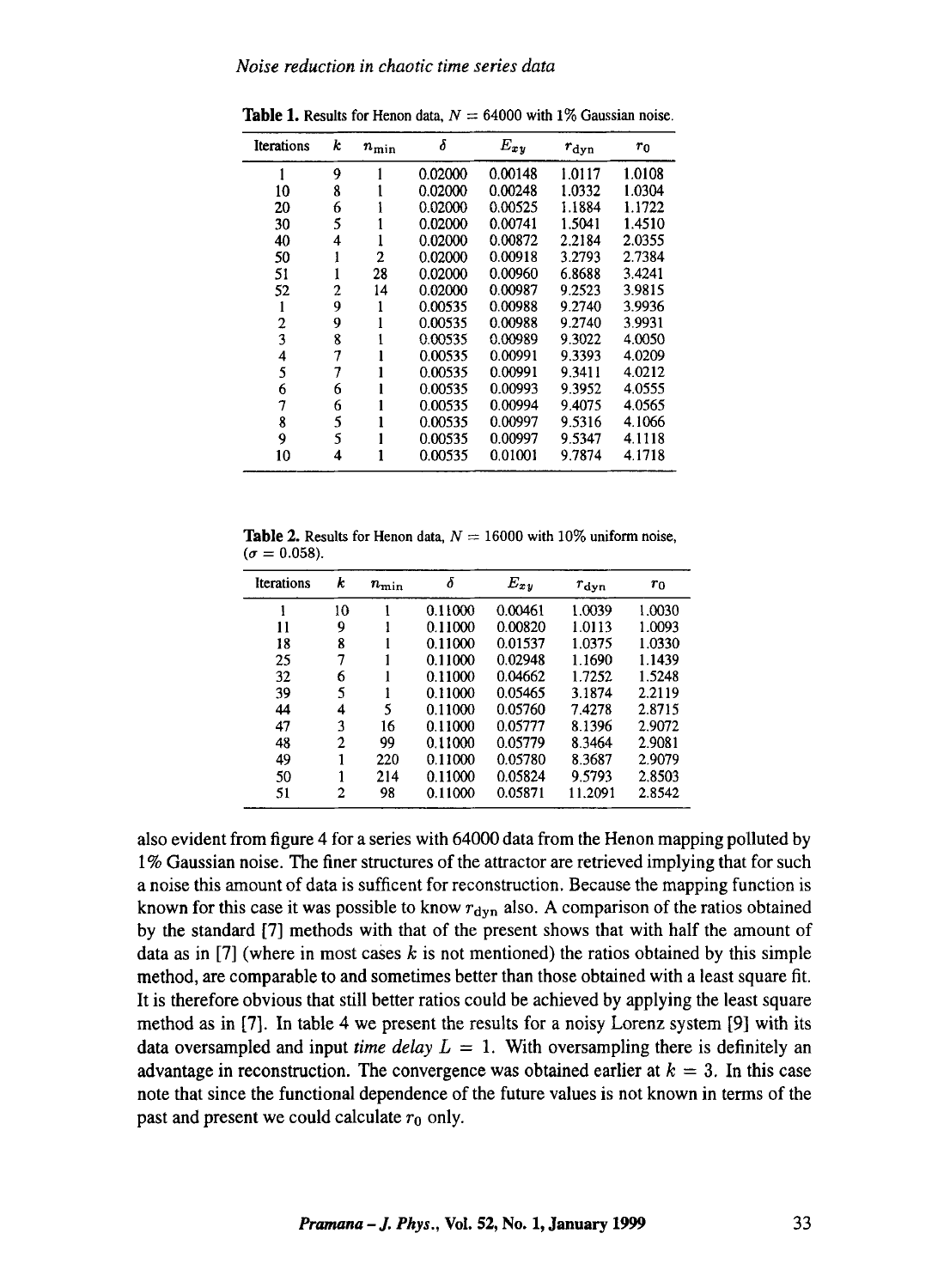J.

| %noise                                     | Ν     | k                              | $r_{dyn}$ | $r_0$ | $r_{\rm dyn}$ [7] | r <sub>0</sub> [7] |
|--------------------------------------------|-------|--------------------------------|-----------|-------|-------------------|--------------------|
| $\frac{5}{5}$                              | 500   |                                |           |       | 1.7               | 1.4                |
|                                            | 500   | $\boldsymbol{2}$               | 2.52      | 1.71  |                   |                    |
| $\frac{5}{5}$                              | 1000  |                                |           |       | 2.4               | 1.8                |
|                                            | 1000  | $\overline{2}$                 | 3.79      | 1.88  |                   |                    |
|                                            | 20000 |                                |           |       | 7.8               | 3.1                |
| $\frac{5}{5}$                              | 20000 | 2                              | 10.19     | 2.67  |                   |                    |
|                                            | 10000 | $\overline{c}$                 | 8.45      | 2.65  |                   |                    |
| $\begin{array}{c} 5 \\ 5 \\ 5 \end{array}$ | 64000 |                                |           |       | 9.9               | 3.3                |
|                                            | 64000 | $\frac{2}{2}$                  | 11.80     | 2.69  |                   |                    |
|                                            | 32000 |                                | 10.63     | 2.70  |                   |                    |
| l                                          | 20000 |                                |           |       | 3.8               | 2.4                |
| 1                                          | 20000 |                                | 6.14      | 3.12  |                   |                    |
| 1                                          | 10000 | $\frac{2}{2}$                  | 3.89      | 2.44  |                   |                    |
|                                            |       |                                |           |       |                   |                    |
| ı                                          | 64000 |                                |           |       | 6.4               | 3.0                |
| 1                                          | 64000 |                                |           |       | $9.65*$           | $3.55*$            |
| 1                                          | 64000 | $\frac{2}{3}$<br>$\frac{2}{2}$ |           |       | $8.77*$           | $4.05*$            |
| 1                                          | 64000 |                                | 9.79      | 4.17  |                   |                    |
|                                            | 32000 |                                | 7.41      | 3.63  |                   |                    |
|                                            |       |                                |           |       |                   |                    |

**Table** 3. Results for different N's for Henon data, with Gaussian noise.

\* with least square fit

Table 4. Results for oversampled Lorenz data, with 5% Gaussian noise  $=-\sigma(y-x),~\dot{y}=x(r-z) -y, \dot{z}=xy-bz,$  $\sigma = 10, b = 8/3, r = 45.92, \delta t = 2^{-5}, N = 32000, L = 1.$ 

| <b>Iterations</b> | k  | $n_{\min}$ | δ       | $E_{xy}$ | $r_0$  |
|-------------------|----|------------|---------|----------|--------|
|                   | 17 |            | 0.10000 | 0.01934  | 1.0689 |
| 14                | 16 |            | 0.10000 | 0.03420  | 1.2739 |
| 21                | 15 |            | 0.10000 | 0.03940  | 1.4294 |
| 28                | 14 |            | 0.10000 | 0.04356  | 1.6621 |
| 35                | 13 |            | 0.10000 | 0.04604  | 1.8793 |
| 40                | 12 |            | 0.10000 | 0.04760  | 2.0939 |
| 44                | 11 |            | 0.10000 | 0.04808  | 2.2027 |
| 47                | 10 |            | 0.10000 | 0.04838  | 2.2672 |
| 49                | 9  |            | 0.10000 | 0.04847  | 2.2926 |
| 52                | 8  |            | 0.10000 | 0.04865  | 2.3521 |
| 54                |    |            | 0.10000 | 0.04874  | 2.3684 |
| 56                | 6  | 2          | 0.10000 | 0.04882  | 2.4005 |
| 57                | 5  | 28         | 0.10000 | 0.04883  | 2.4010 |
| 58                | 4  | 64         | 0.10000 | 0.04883  | 2.4040 |
| 59                | 3  | 120        | 0.10000 | 0.04884  | 2.4069 |
| 60                | 3  | 175        | 0.10000 | 0.05079  | 2.5258 |

Having reduced the noise we now see how the characteristics of the system are dependent on the cleaned data. Figure 5 shows the divergence rate obtained from the cleaned Henon data and figure 6 the correlation dimension plot. Although the tables presented above show a reduction of noise by approximately 3 times (given by  $r_0$  when compared point to point), it is seen from the above figures that the effective reduction seems to be more than indicated.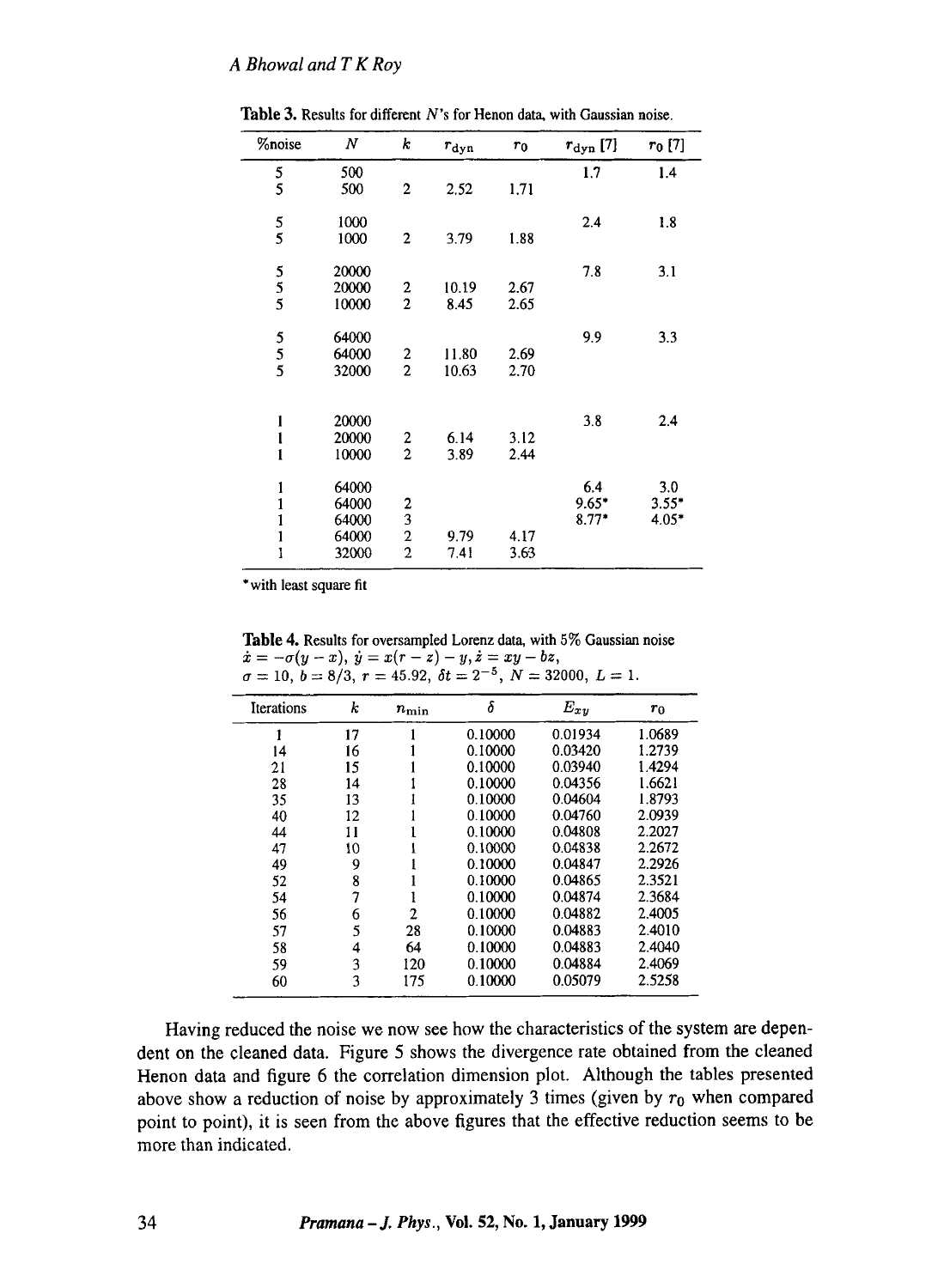

**Figure 4.** (a) Henon data from  $x_{i+1} = 1 - ax_i^2 + bx_{i-1}$  with  $a = 1.4$  and  $b = 0.3$ , (b) the same with 1% Gaussian noise (for comparison points with noise outside the range [0,1] are not shown) and (c) the reconstruction from 64000 data.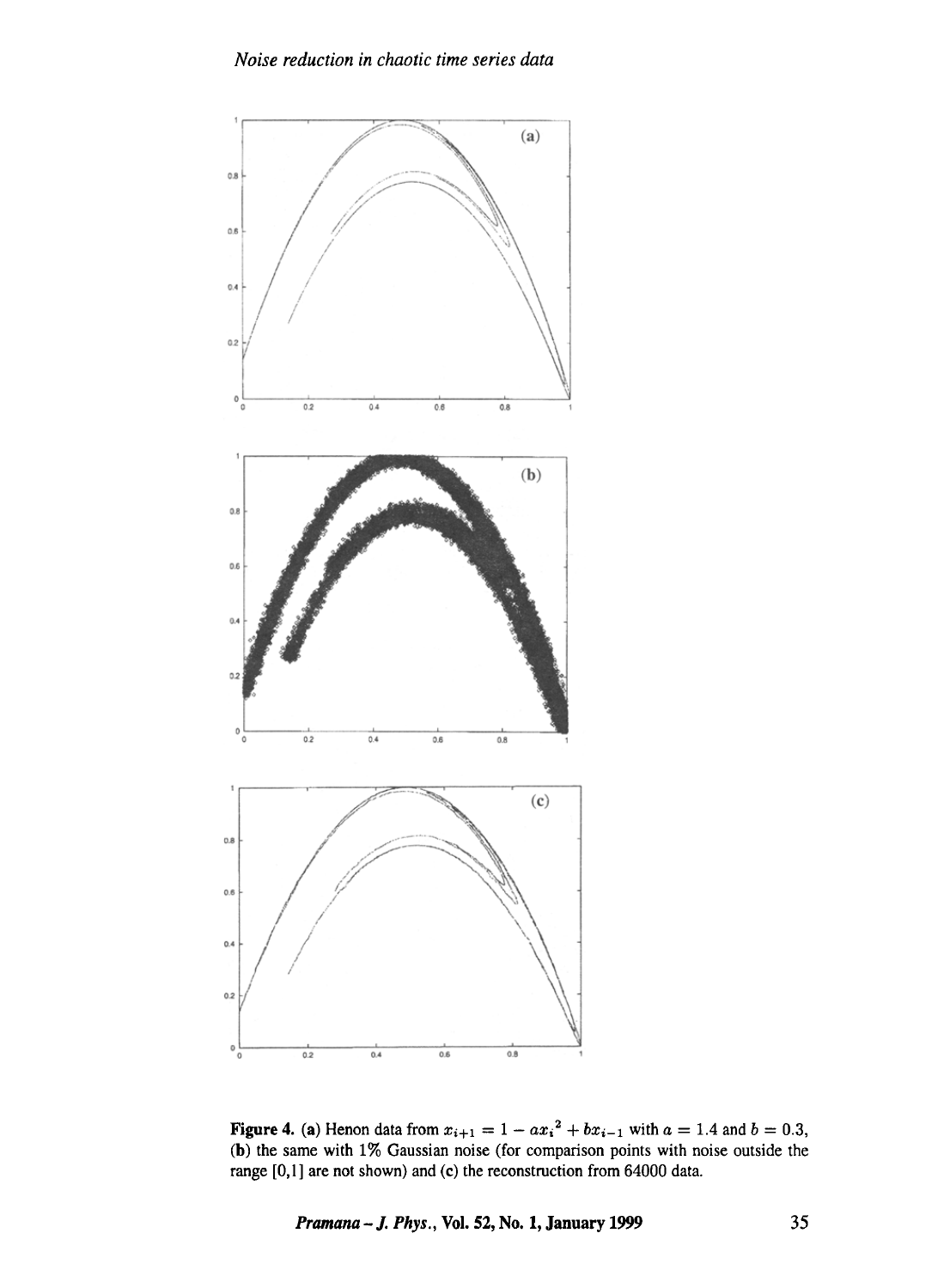

Figure 5. Divergence plot as in figure 1 for reconstructed data (+) compared with that for pure ( $\Diamond$ ) and noisy data ( $\Box$ ) for a time series of 16000 Henon data with 5% Gaussian noise,



Figure 6. A plot of log  $P(\epsilon)$ , the probability of finding a pair of phase points within a distance  $\epsilon$ , vs. log  $\epsilon$  for the same reconstructed data (dashed curves) as used in figure 5, for  $m = 2$  (upper curve) and  $m = 3$  (lower curve) compared with that for pure data  $(\diamondsuit)$ .